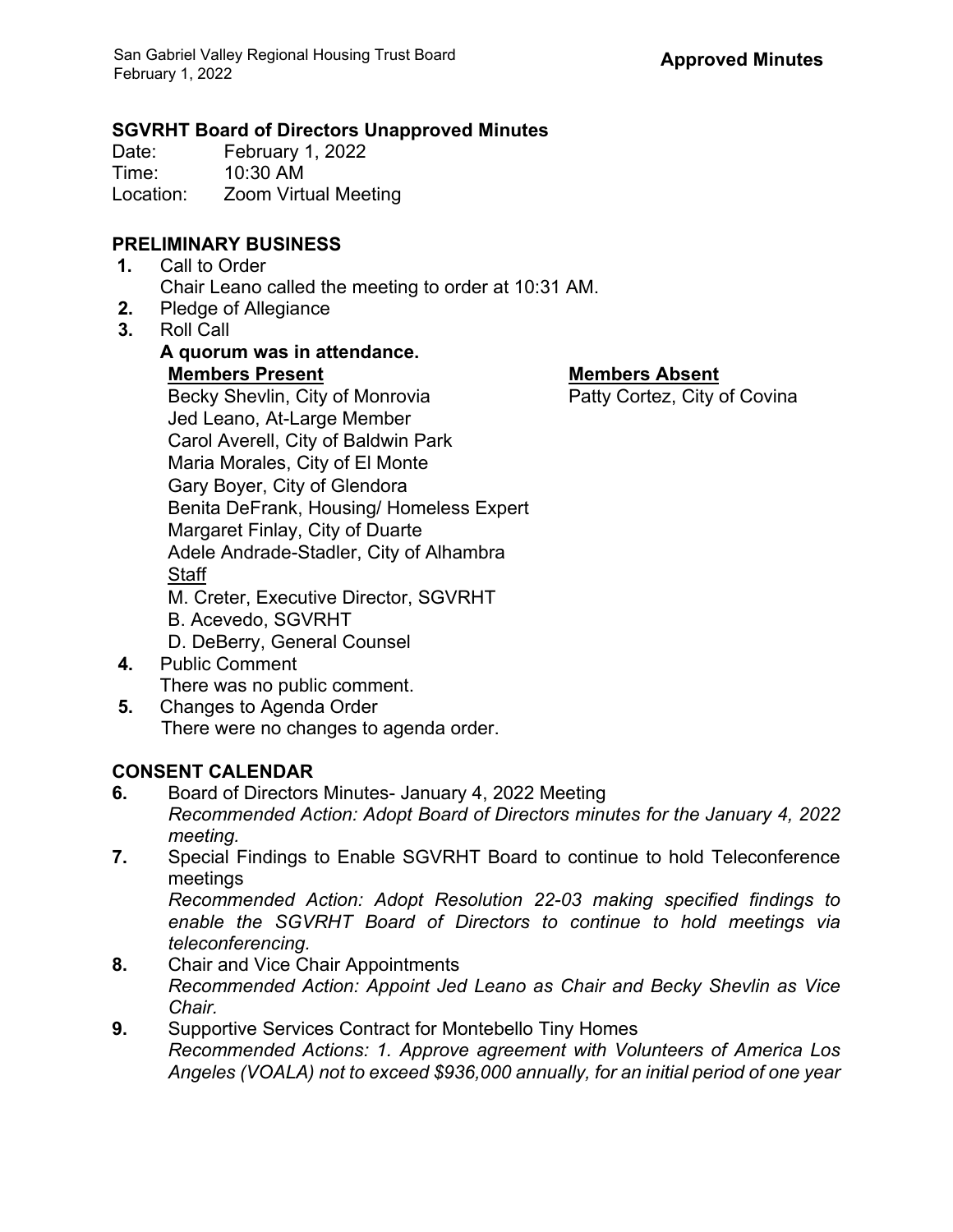*with two-one year options to extend 2. Authorize Executive Director to assign the contract to the City of Montebello.*

**10.** San Gabriel Valley Project Pipeline Update *Recommended Action: Adopt Resolution 22-04 approving the updated San Gabriel Valley Project Pipeline.*

**There was a motion to approve Consent Calendar Items 6, 7, 8, 9, and 10. (M/S: Shevlin/Averell).**

| AYES:           | Leano, Shevlin, Averell, Boyer, DeFrank, Morales |
|-----------------|--------------------------------------------------|
| <b>NOES:</b>    |                                                  |
| <b>ABSTAIN:</b> |                                                  |
| <b>ABSENT:</b>  | Andrade-Stadler, Cortez, Finlay                  |
|                 |                                                  |

#### **ACTION ITEMS**

**11.** Pipeline Funding Allocation

**There was a motion to adopt Resolution 22-05 Authorizing the Executive Director to execute a Letter of Intent to award funding to the following projects: 1.) Pilgrim Place (Claremont) \$1,280,000 2.) Chapel Avenue (Alhambra) \$1,760,000 (M/S: Shevlin/Andrade-Stadler).**

| AYES:           | Leano, Shevlin, Andrade-Stadler, Averell, Boyer, DeFrank,<br>Finlay, Morales |
|-----------------|------------------------------------------------------------------------------|
| <b>NOES:</b>    |                                                                              |
| <b>ABSTAIN:</b> |                                                                              |
| <b>ABSENT:</b>  | Cortez                                                                       |

## **UPDATE ITEMS**

There were no update items.

## **GENERAL COUNSEL'S REPORT**

There was no General Counsel report.

#### **EXECUTIVE DIRECTOR'S REPORT**

M. Creter highlighted upcoming projects utilizing Regional Early Action Planning (REAP) funds including: 1.) Revolving loan fund 2.) a land use study to identify vacant properties for potential development 3.) an affordable housing incubator to provide technical assistance to cities for housing projects. She requested confirmation of the Board's availability for a special meeting on Thursday, February 17 at 10:00 AM to consider funding for an affordable housing project seeking Tax Credit Allocation Committee (TCAC) funding which has an early March application deadline. The Board confirmed availability.

#### **CHAIR'S REPORT**

Chair Leano expressed gratitude to everyone on the Board and praised the quick pace of receiving and awarding funds. He noted the Board's efficiency and hard work in using